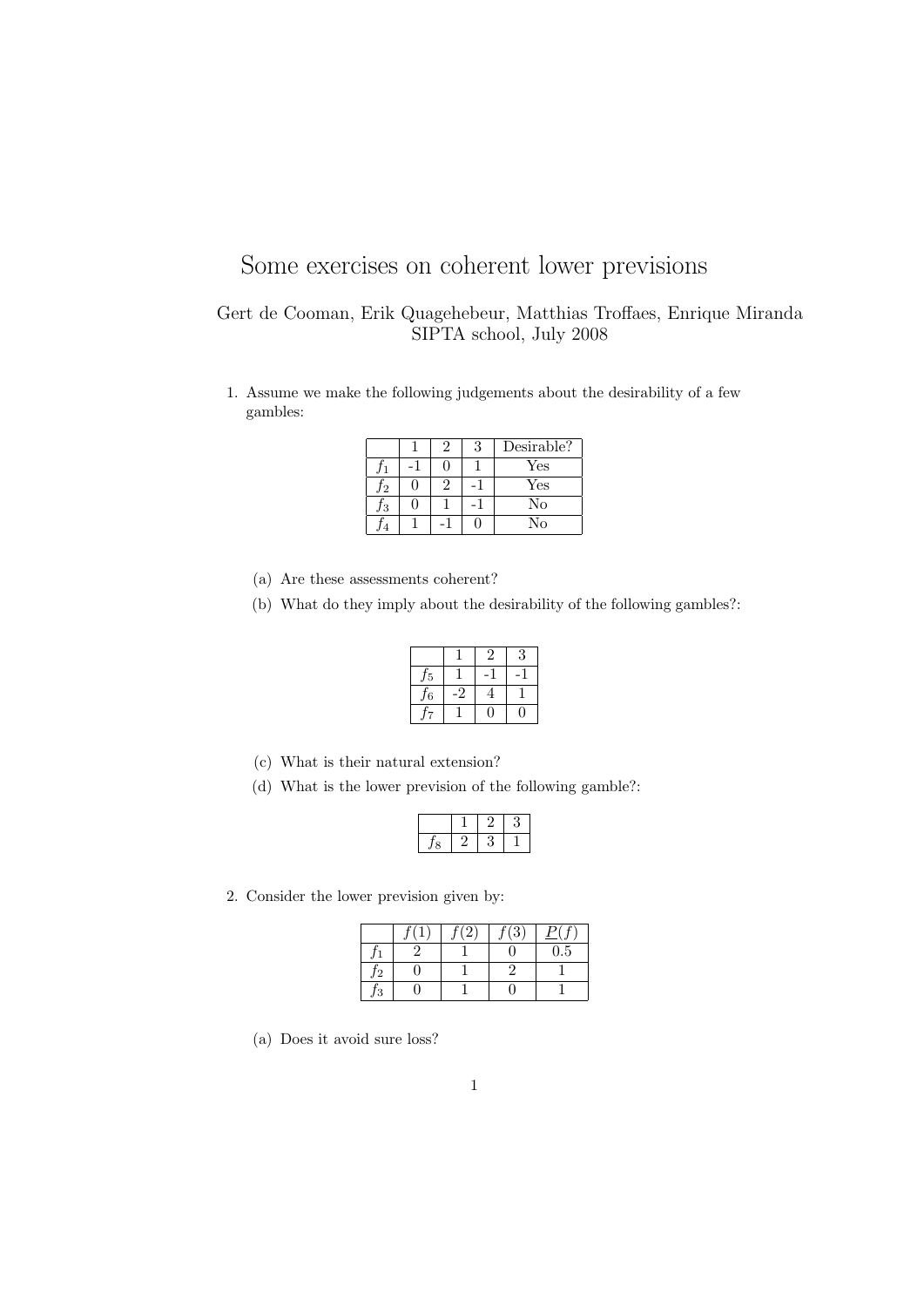|   | ∠ | 3 |
|---|---|---|
| ∠ |   |   |
|   |   |   |

- (b) Is it coherent?
- (c) What is the natural extension on the gambles:
- 3. Let  $\underline{P}$  be the lower prevision on  $\mathcal{L}(\{1,\ldots,3\})$  given by

$$
\underline{P}(f) = \frac{\min\{f(1), f(2), f(3)\}}{2} + \frac{\min\{f(1), f(2), f(3)\}}{2}.
$$

Is it coherent?

- 4. Vacuous lower previsions. Let A be a non-empty subset of a (not necessarily finite) set  $\mathcal{X}$ . Say we only know that the lower probability of A is equal to 1. This assessment is embodied through the lower prevision P defined on the singleton  $\{I_A\}$  by  $P(A) = 1$  (again, recall that we denote  $P(I_A)$  by  $P(A)$ ).
	- (a) Preparatory exercise. Show that the vacuous lower prevision relative to A, defined by

$$
\underline{P}_A(f) := \inf_{x \in A} f(x) \tag{0.1}
$$

for any  $f \in \mathcal{L}(\mathcal{X})$ , is a coherent lower prevision on  $\mathcal{L}(\mathcal{X})$ .

- (b) Show that  $P$  avoids sure loss.
- (c) Show that  $P$  is coherent.
- (d) Prove that the natural extension  $\underline{E}$  of  $\underline{P}$  is equal to the vacuous lower prevision relative to A:

$$
\underline{E}(f) = \underline{P}_A(f) = \inf_{x \in A} f(x),\tag{0.2}
$$

for any  $f \in \mathcal{L}(\mathcal{X})$ .

- 5. Non-additive measures and the Choquet integral. Suppose we have a 2-monotone set function  $\mu$  defined on the power set  $\wp(\mathcal{X})$  of a finite set  $\mathcal{X}$ , that is,
	- (i)  $\mu(\emptyset) = 0, \mu(\mathcal{X}) = 1,$
	- (ii)  $\mu(A) \ge \mu(B)$  for all  $A, B \subseteq \mathcal{X}$  such that  $A \supseteq B$ , and
	- (iii)  $\mu(A \cup B) + \mu(A \cap B) \ge \mu(A) + \mu(B)$  for any  $A, B \subseteq \mathcal{X}$ .

We may interpret the values  $\mu(A)$  as supremum buying prices for indicator gambles  $I_A$ . This corresponds to the lower prevision  $\underline{P}$  defined on  ${I_A : A \subseteq \mathcal{X} \}$  by  $P(I_A) := \mu(A)$  for all  $x \in \mathcal{X}$ .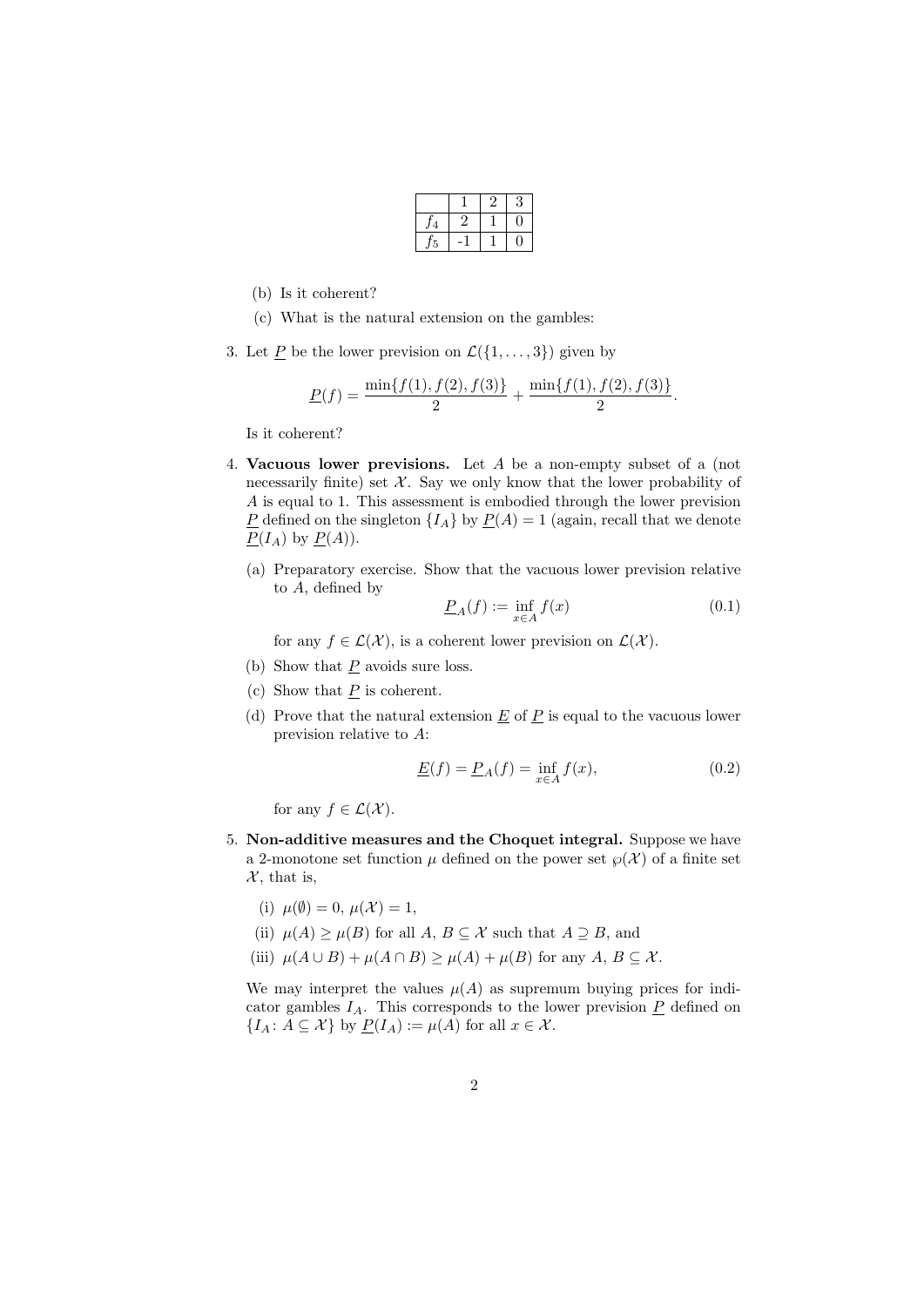The Choquet integral of a gamble f on a finite set  $\mathcal X$  can be constructed as follows. Since  $\mathcal X$  is finite, without loss of generality we can write f as

$$
f = \alpha_0 + \sum_{i=1}^{n} \alpha_i I_{A_i}
$$
\n(0.3)

with  $\alpha_0 \in \mathbb{R}, \alpha_1 > 0, \alpha_2 > 0, \ldots, \alpha_n > 0$  and  $A_1 \supset A_2 \supset \cdots \supset A_n$  (where  $A \supset B$  means  $A \supseteq B$  and  $A \neq B$ ). In terms of  $\alpha_i$ 's and  $A_i$ 's, the Choquet integral of  $f$  is simply given by

$$
C \int f d\mu := \alpha_0 + \sum_{i=1}^{n} \alpha_i \mu(A_i). \tag{0.4}
$$

- (a) Preparatory exercise. Show that the Choquet integral defines a coherent lower prevision. Use (i.e., do not prove) the sub-additivity theorem, which says that  $C \int (f+g) d\mu \geq C \int f d\mu + C \int g d\mu$  for all  $f, g \in \mathcal{L}(\mathcal{X})$ .
- (b) Show that the lower prevision  $\underline{P}$  representing  $\mu$  is coherent. [Hint: use (5a).]
- $(c)$  Prove that the natural extension of P coincides with the Choquet integral with respect to  $\mu$ .

[Hint: show that  $C \int d\mu$  is the point-wise smallest coherent lower prevision on  $\mathcal{L}(\mathcal{X})$  which dominates P on its domain.]

6. Belief functions and random sets. Suppose we have a probability measure  $\mu$  defined on the power set  $\wp(\mathcal{Y})$  of a finite set  $\mathcal{Y}$ , and a multivalued mapping  $\Gamma$  from  $\mathcal Y$  into a finite set  $\mathcal X$ . As Dempster (1967) puts it: "if the uncertain outcome  $y$  is known to correspond to an uncertain outcome  $x \in \Gamma(y)$ , what probability judgements may be made about the uncertain outcome  $x \in \mathcal{X}$ ?" For the sake of simplicity, we shall assume that  $\Gamma(y) \neq \emptyset$  for all  $y \in \mathcal{Y}$ .

Consider the set function  $\nu$  on  $\wp(\mathcal{X})$  defined as

$$
\nu(A) := \mu(\{y \in \mathcal{Y} \colon \Gamma(y) \subseteq A\})\tag{0.5}
$$

for every  $A \subseteq \mathcal{X}$ .

We may interpret the values  $\nu(A)$  as supremum buying prices for indicator gambles  $I_A$ . This corresponds to the lower prevision  $P$  defined on  $\{I_A: A \subseteq \mathcal{Y}\}\$ by  $\underline{P}(I_A) := \nu(A)$  for all  $y \in \mathcal{Y}$ .

(a) Preparatory exercise. Show that

$$
\underline{P}(I_A) = \sum_{y \in \mathcal{Y}} \mu(\{y\}) \underline{P}_{\Gamma(y)}(I_A). \tag{0.6}
$$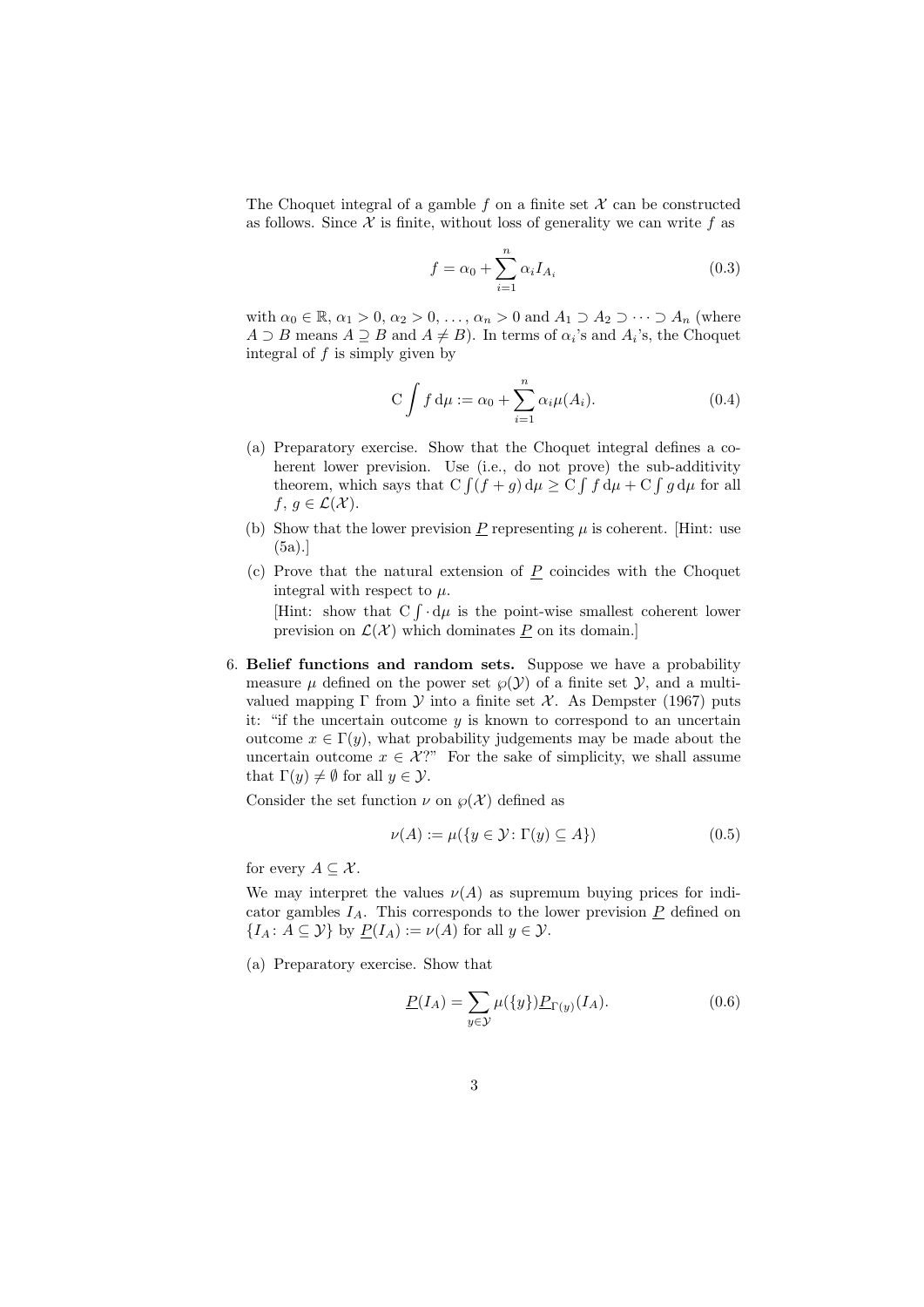- (b) Prove that  $\nu$  is a 2-monotone set function, as defined in Exercise 5. [Hint: first show that for all  $y \in \mathcal{Y}$ ,  $\underline{P}_{\Gamma(y)}$  is 2-monotone as a set function restricted to events, and then use  $(6a)$ .]
- (c) Show that  $\underline{P}$  is coherent. [Hint: either rely on results derived previously in Exercise 4, or rely on Exercise 5.]
- (d) Show that the natural extension of  $P$  is given by

$$
\underline{E}(f) = \sum_{y \in \mathcal{Y}} \mu(\{y\}) \underline{P}_{\Gamma(y)}(f). \tag{0.7}
$$

(e) Prove that  $\underline{E}$  is the  $\mathcal X$ -marginal of the marginal extension of  $P_\mu$  and  $\underline{P}_{\Gamma}(\cdot|\mathcal{Y}),$  where

$$
P_{\mu}(f) := \int f d\mu = \sum_{y \in \mathcal{Y}} \mu(\{y\}) f(y) \tag{0.8}
$$

for all  $f \in \mathcal{L}(\mathcal{Y})$ , and

$$
\underline{P}_{\Gamma}(f|y) := \underline{P}_{\Gamma(y)}(f) \tag{0.9}
$$

for all  $f \in \mathcal{L}(\mathcal{X})$  and  $y \in \mathcal{Y}$ . Hence,  $\nu$  is indeed the (least committal) lower probability following from the premises.

(f) Show that, for all gambles f on  $\mathcal{X}$ ,

$$
C \int f d\nu = \sum_{y \in \mathcal{Y}} \mu(\{y\}) \underline{P}_{\Gamma(y)}(f). \tag{0.10}
$$

[Hint: use (6d), (6b), and a result from Exercise 5.]

- 7. Possibility and necessity measures. Suppose we have a minitive set function  $\nu$  defined on the power set  $\wp(\mathcal{X})$  of a finite set  $\mathcal{X}$ , that is,
	- (i)  $\nu(\emptyset) = 0, \nu(\mathcal{X}) = 1,$
	- (ii)  $\nu(A) \geq 0$  for all  $A \subseteq \mathcal{X}$ , and
	- (iii)  $\nu(A \cap B) = \min{\nu(A), \nu(B)}$  for any  $A, B \subseteq \mathcal{X}$ .

We may interpret the values  $\nu(A)$  as supremum buying prices for indicator gambles  $I_A$ . This corresponds to the lower prevision  $\underline{P}$  defined on  ${I_A : A \subseteq \mathcal{X} \text{ by } \underline{P}(I_A) := \nu(A) \text{ for all } x \in \mathcal{X}.$ 

- (a) Show that  $\nu$  is a necessity measure.
- (b) Show that, for every  $A \subseteq \mathcal{X}, A \neq \mathcal{X},$

$$
\nu(A) = \min_{x \in A^c} \nu(\{x\}^c) \tag{0.11}
$$

(c) Show that  $\nu$  is 2-monotone.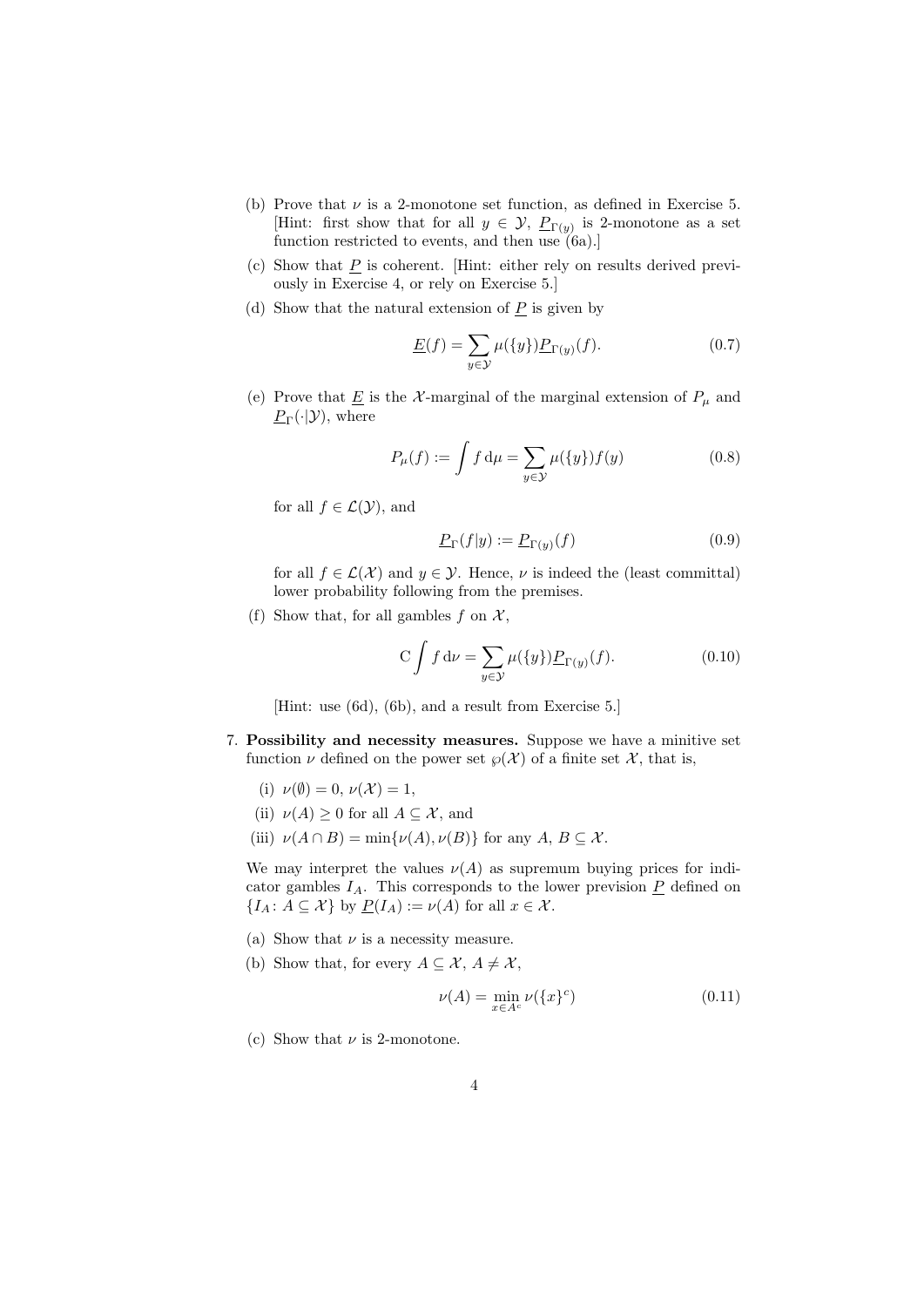(d) Show that  $\nu$  is a belief function. Start with defining  $n(x) := \nu({x}^c)$ . Let  $y_1, \ldots, y_m$  be an enumeration of the values of n with  $y_1$  <  $y_2 < \cdots < y_m$  (note that  $y_1 = 0$  because  $\nu(\emptyset) = 0$ ). Now let  $\mathcal{Y} = \{y_1, \ldots, y_m\}$  and define the multi-valued mapping

$$
\Gamma(y_i) := A_i \text{ where } A_i := \{ x \in \mathcal{X} \colon n(x) \le y_i \}. \tag{0.12}
$$

Find a probability measure  $\mu$  on  $\mathcal Y$  such that

$$
\nu(A) = \min_{x \in A^c} n(x) = \sum_{i=1}^n \mu(\{y_i\}) \underline{P}_{\Gamma(y_i)}(I_A). \tag{0.13}
$$

[Hint: First show that  $\nu(A_i) = y_{i+1}$  for all  $i < m$ , and continue from there.]

8. **P-boxes.** Let  $\mathcal{X} = \mathbb{R}$ . Let  $x_1, x_2 \in \mathbb{R}$ ,  $x_1 < x_2$ . Consider the linear previsions  $\underline{P}_{x_1}$  and  $\underline{P}_{x_2}$  defined by

$$
\underline{P}_{x_1}(f) := f(x_1),\tag{0.14}
$$

$$
\underline{P}_{x_2}(f) := f(x_2),\tag{0.15}
$$

for all  $f \in \mathcal{L}(\mathcal{X})$ . Note that these linear previsions are vacuous lower previsions relative to singletons. The lower envelope  $\underline{P}$  of  $\underline{P}_{x_1}$  and  $\underline{P}_{x_2}$  is nothing but the vacuous lower prevision relative to the pair  $\{x_1, x_2\}$ .

$$
\underline{P}(f) = \min\{f(x_1), f(x_2)\}.
$$
\n(0.16)

Note that  $\underline{P}$  is coherent.

- (a) Draw the p-box that corresponds to P.
- (b) Prove that the "natural extension" of this p-box, that is, the lower envelope  $\underline{E}$  of all linear previsions  $Q \in \mathcal{P}(\mathcal{X})$  whose cumulative distribution function

$$
F_Q(x) = Q(\{y \in \mathcal{X} : y \le x\})\tag{0.17}
$$

belongs to this p-box, is dominated by the vacuous lower prevision relative to the *interval*  $[x_1, x_2]$ , that is,

$$
\underline{E}(f) \le \underline{P}_{[x_1, x_2]}(f) \text{ for any gamble } f \in \mathcal{L}(\mathcal{X}).\tag{0.18}
$$

What does this mean?

(c) Extra exercise. If you are fond of  $\epsilon$ 's, show that

$$
\underline{E}(f) = \sup_{\epsilon > 0} \underline{P}_{(x_1 - \epsilon, x_2]}(f) \text{ for any gamble } f \in \mathcal{L}(\mathcal{X}).\tag{0.19}
$$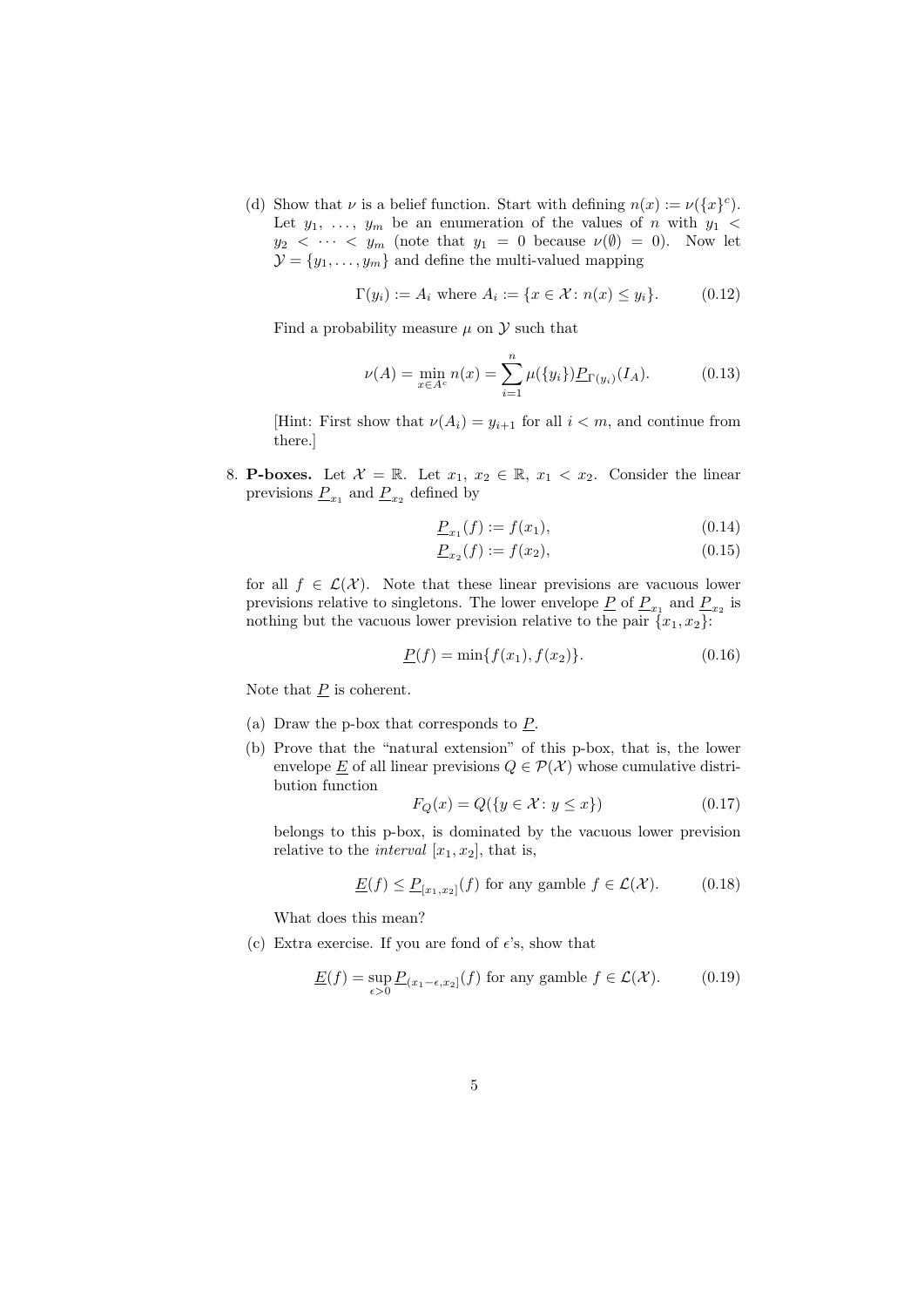9. Consider two binary random variables  $X_1, X_2$ , and let  $\underline{P}(X_1|X_2), \underline{P}(X_2|X_1)$ be given by:

$$
\underline{P}(f|X_2 = 0) = \min\left\{\frac{f(0,0) + f(1,0)}{2}, f(0,0)\right\}
$$

$$
\underline{P}(f|X_2 = 1) = \min\left\{\frac{f(0,1) + f(1,1)}{2}, f(1,1)\right\}
$$

$$
\underline{P}(f|X_1 = 0) = \min\left\{\frac{f(0,0) + f(0,1)}{2}, f(0,0)\right\}
$$

$$
\underline{P}(f|X_1 = 1) = \min\left\{\frac{f(1,0) + f(1,1)}{2}, f(1,1)\right\}
$$

for any gamble f on  $\{0,1\}^2$ . Are these conditional lower previsions coherent?

- 10. Consider  $\mathcal{X}_1 = \mathcal{X}_2 = \{1, 2, 3\}$ , and let M be the set of probability mass functions on  $\mathcal{X}_1 \times \mathcal{X}_2$  satisfying  $P(1, 2) = P(2, 2) = P(3, 1) = 0, P(1, 1) =$  $P(2, 1), P(1, 1) \ge P(1, 3), P(2, 1) \le P(2, 3)$ , where the first index denotes the value of  $X_1$  and the second the value of  $X_2$ . Let  $\underline{P}$  be the lower envelope of the set M.
	- (a) Compute the regular extensions  $R(X_1|X_2), R(X_2|X_1)$ .
	- (b) Compute the natural extensions  $\underline{E}(X_1|X_2), \underline{E}(X_2|X_1)$ .
	- (c) Define  $P(X_2|X_1)$  from P using regular extension, and let  $P(X_1|X_2 =$ x) be defined from P by natural extension if  $x = 3$  and by regular extension otherwise. Are  $\underline{P}(X_1|X_2), \underline{P}(X_2|X_1)$  weakly coherent with  $P$ ?
	- (d) Are they coherent?
- 11. The two envelopes problem. The aim of this exercise is to demonstrate how mixing can annihilate imprecision, and how extra information does not necessarily lead to extra precision, when updating using Bayes rule. This latter phenomenon is called *dilation*.

I have two sealed envelopes, both containing money. One of them contains twice as much money as the other. You are free to pick one of them. You open it and find 100 Euro inside. You are provided the choice of either keeping the 100 Euro, or switching with whatever amount there is in the other envelope, which you know to be either 50 Euro or 200 Euro. Should you switch or not?

Let's introduce a few random variables. Let  $X$  be the amount in your envelope. Let Y be the smallest amount in the envelopes. Let Z be 1 if your envelope has the lowest value and 2 if the your envelope has the highest value. So,

$$
X = YZ.\t\t(0.20)
$$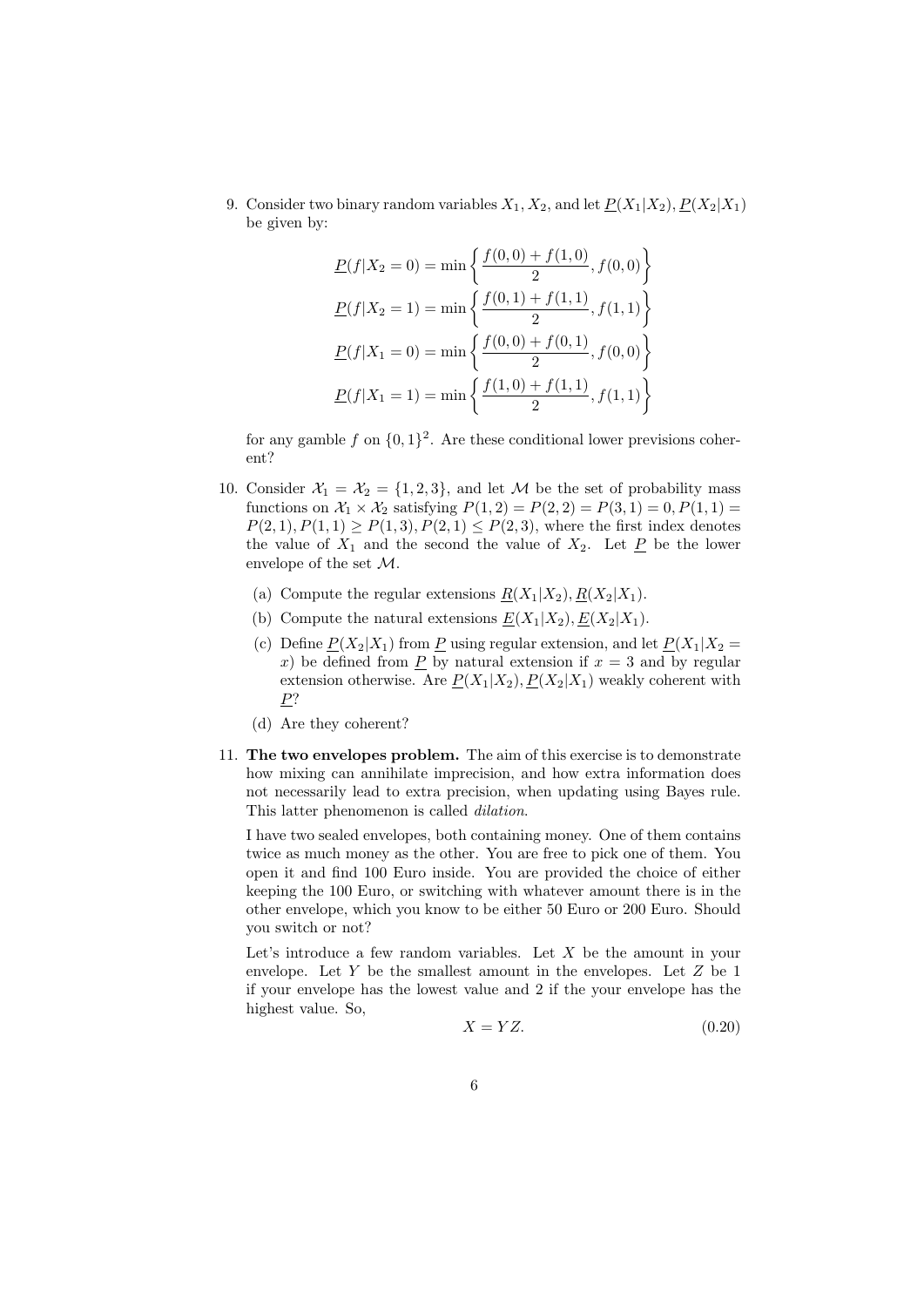Since you pick at random, you know that the probability of  $Z = 1$  is  $\frac{1}{2}$ , as is the probability of  $Z = 2$ . Moreover, since your choice is independent of how the money was distributed in the envelopes, Y is irrelevant to Z. A priori, we know nothing about Y .

It is evident that once  $X = 100$  has been observed, if  $Z = 1$  then  $Y = 100$ and we should switch, and if  $Z = 2$  then  $Y = 50$  and we should not switch. However, we do not know  $Z$ ; we only know that  $Z$  is uniformly distributed over {1, 2}. What should we do?

- (a) Let f be a gamble on  $\mathcal{Z}$  (with  $\mathcal{Z} = \{1,2\}$ ). For any  $y \in \mathcal{Y}$  (with  $\mathcal{Y} = \mathbb{R}^+$ , what is the conditional lower prevision  $\underline{P}(f|Y=y)$ ?
- (b) Let f be a gamble on  $\mathcal Y$ . What is the marginal lower prevision  $P(f)$ ?
- (c) Let f be a gamble on  $\mathcal{Y} \times \mathcal{Z}$ . Use (11a), (11b), and marginal extension. to arrive at an expression for  $P(f)$ .
- (d) Calculate  $\mathcal{M}(P)$ : show that  $Q \in \mathcal{M}(P)$  if and only if there is a linear prevision R on  $\mathcal{L}(\mathcal{Y})$  such that  $Q(f) = \frac{1}{2}R(f(\cdot, 1) + f(\cdot, 2))$  for all gambles f on  $\mathcal{Y} \times \mathcal{Z}$ . [Hint: use (11c), and the fact that there is a one-to-one correspondence between convex and compact sets of linear previsions and coherent lower previsions. (You do not need to prove compactness.)]
- (e) Conclude that  $Q \in \mathcal{M}(\underline{P})$  if and only if  $Q(f) = \frac{1}{2}Q(f(\cdot, 1) + f(\cdot, 2))$ for all gambles f on  $\mathcal{Y} \times \mathcal{Z}$ .
- (f) What are the prior lower and upper previsions—before you open the envelope that you picked—of the amount in the other envelope minus the amount in your envelope? [Hint: consider every linear prevision  $Q$  in  $\mathcal{M}(P)$  and invoke (11e).
- (g) What can you say about the posterior distribution—after observing  $X = 100$ —of Z? That is, for every Q in  $\mathcal{M}(\underline{P})$  such that  $Q(X =$  $100$ ) > 0, what are  $Q(Z = 1|X = 100)$  and  $Q(Z = 2|X = 100)$ ? (Note that the envelope of these probabilities is called regular extension.) Express these probabilities in terms of the distribution of Y under Q conditional on the event  $(Y = 100 \text{ or } Y = 50)$ .
- (h) What can you say about the posterior prevision—after observing  $X =$ 100—of the amount in the other envelope minus the amount in your envelope? Again consider every Q in  $\mathcal{M}(P)$  such that  $\mathcal{Q}(X = 100)$ 0.
- 12. The three prisoners problem. Three men,  $a, b$  and  $c$ , are in jail. Prisoner a knows that only two of the three prisoners will be executed, but he doesn't know who will be spared. He only knows that all three prisoners have equal probability  $\frac{1}{3}$  of being spared. To the warden who knows which prisoner will be spared, a says, "Since two out of the three will be executed, it is certain that either  $b$  or  $c$  will be. You will give me no information about my own chances if you give me the name of one man,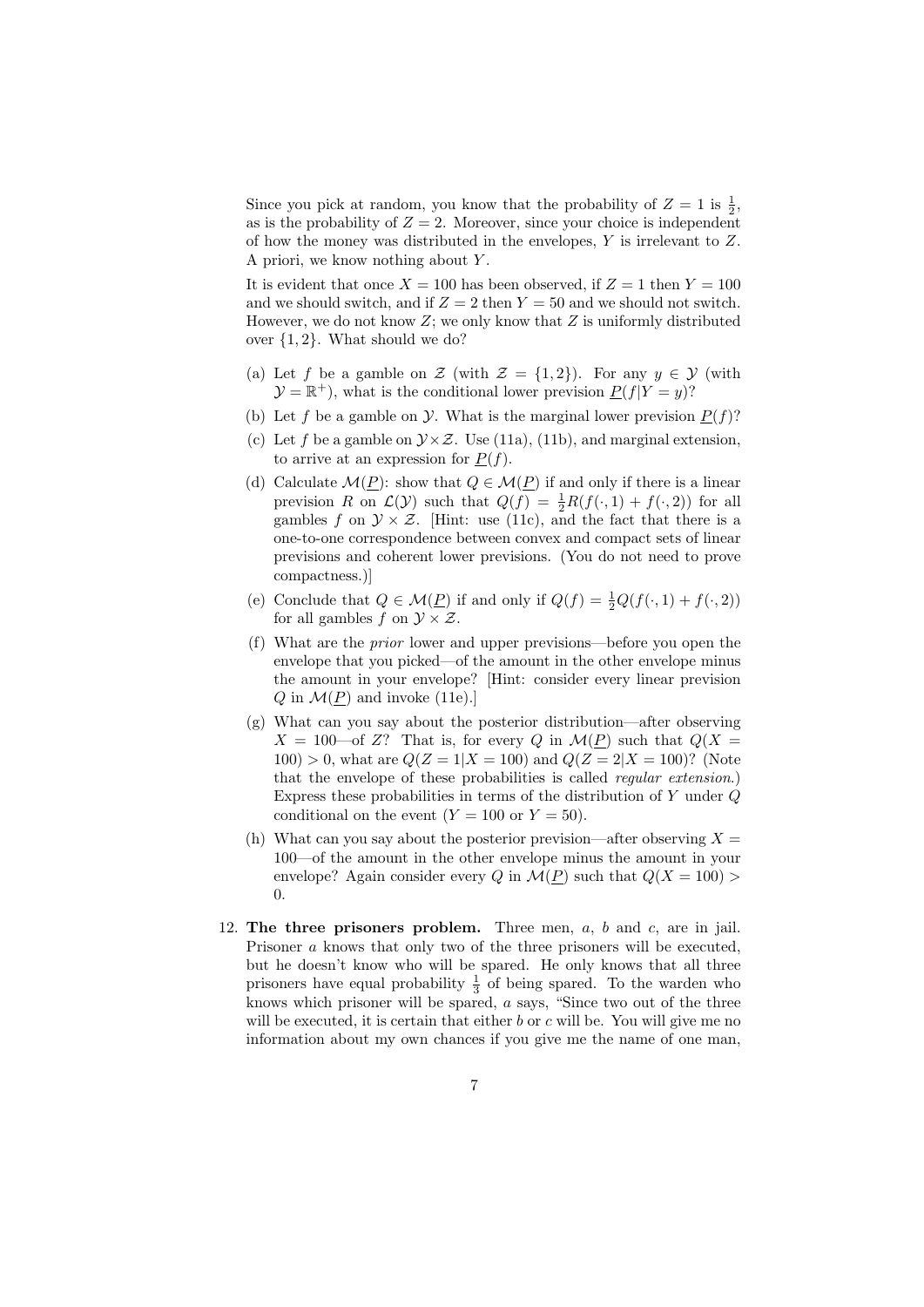b or c, who is going to be executed." Accepting this argument after some thinking, the warden says, "Prisoner b will be executed."

Does the warden's statement truly provide no information about the chance of a to be executed? We try to solve this problem using the theory of lower previsions.

(a) Let the variable X denote the prisoner that will be spared. Since all three prisoners have equal probability  $\frac{1}{3}$  of being spared, we have a prior prevision specified by  $\underline{P}_0({a}) = \underline{P}_0({b}) = \underline{P}_0({c}) = \overline{P}_0({a}) =$  $\overline{P}_0({b}) = \overline{P}_0({c}) = \frac{1}{3}$ . In a previous exercise, we have shown that the natural extension of  $\underline{P}_0$  is given by

$$
\underline{E}_0(f) = \frac{1}{3} \big( f(a) + f(b) + f(c) \big). \tag{0.21}
$$

for any  $f \in \mathcal{L}(\mathcal{X})$ .

(b) Let the variable Y denote the prisoner named by the warden. Since the warden will not name a, we know that if  $X = a$ , then Y will be b or c, if  $X = b$  then  $Y = c$  and if  $X = c$  then  $Y = b$ . Such information is modelled by vacuous conditional lower previsions, again, as described in one of the previous exercises:

$$
\underline{P}(g|X=a) = \min\{g(b), g(c)\}\tag{0.22}
$$

$$
\underline{P}(g|X=b) = g(c) \tag{0.23}
$$

$$
\underline{P}(g|X=c) = g(b) \tag{0.24}
$$

for any gamble  $g \in \mathcal{L}(\mathcal{Y})$ . Note that in case  $X = a$ , we do not know the mechanism by which the warden names either  $b$  or  $c$  for  $Y$ . Therefore, it seems appropriate to model this situation through a vacuous lower prevision relative to  ${b, c}$ .

- (c) Combine the lower previsions  $\underline{E}_0(\cdot)$  on  $\mathcal{L}(\mathcal{X})$  and  $\underline{P}(\cdot|X)$  on  $\mathcal{L}(\mathcal{Y})$ , using the marginal extension theorem, to a coherent lower prevision E on  $\mathcal{L}(\mathcal{X}\times\mathcal{Y})$ .
- (d) Apply the generalised Bayes rule to calculate  $E(X = a|Y = b)$ ,  $\overline{E}(X = a|Y = b)$  $a|Y = b$ ) and  $E(X \neq a|Y = b)$ ,  $\overline{E}(X \neq a|Y = b)$ .
- (e) Extra exercise. After naming prisoner b as one of the prisoners to be executed, the warden thinks a little more and decides to play the following slightly sadistic game with prisoner  $a$ . The warden continues: "Are you really sure that I have given you no information at all by naming b? If you want to, for a reasonable fee I can arrange your fate to be switched with the fate of prisoner  $c$ . Of course, since I have not given you any information at all, you might not care about such arrangement. On the other hand, switching with prisoner  $c$  might just save your life...It's up to you to decide!"

Assume the utility of your life is equal to 25,000,000 Cuban Peso and the bribe requested by the warden is 25,000 Cuban Peso. Assuming